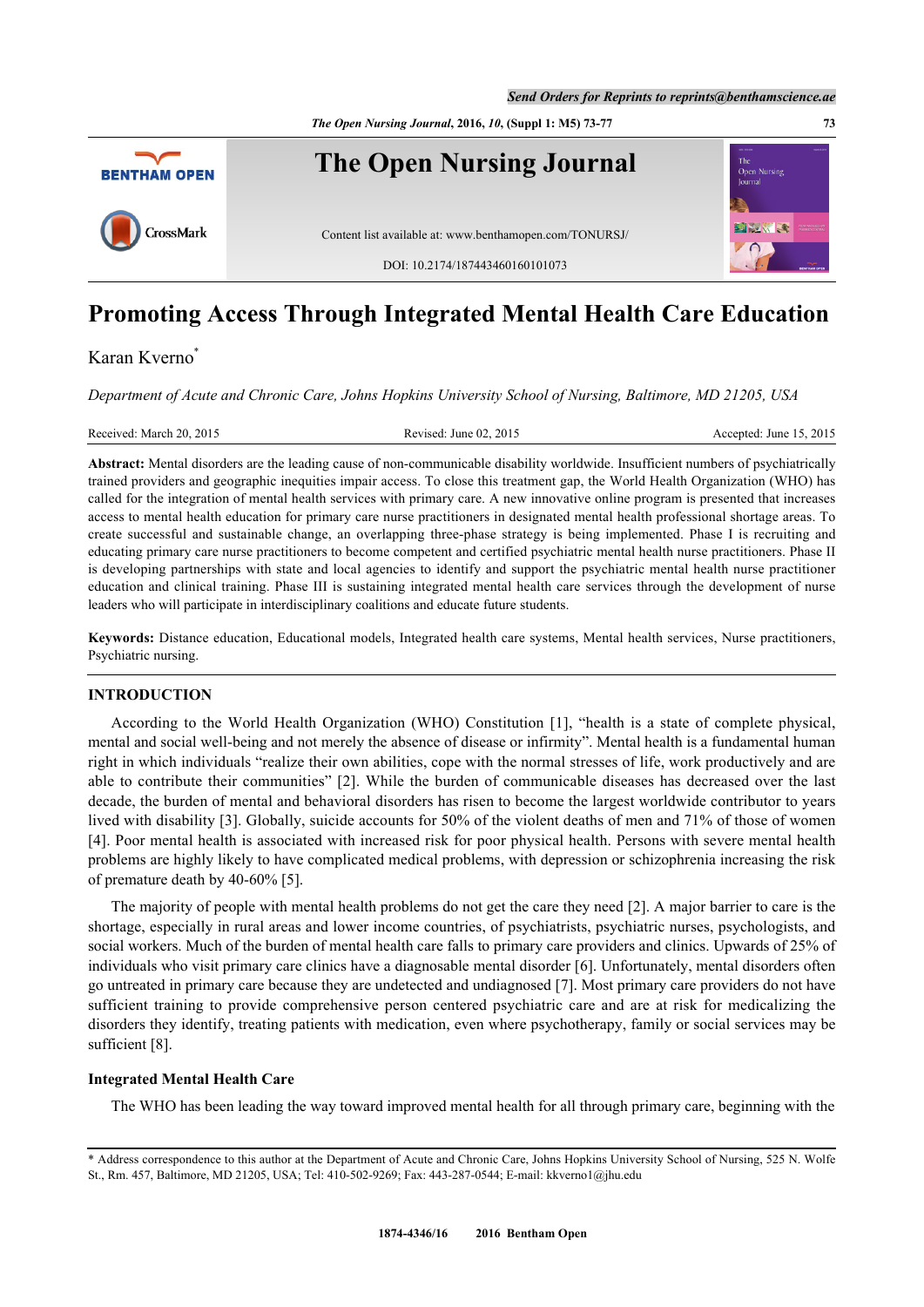Declaration of Alma Ata in 1978 [\[9](#page-3-8)]. Primary care for mental health was defined by the WHO as first line interventions that are provided as an integral part of general health care and are provided by primary care workers who are skilled, able and supported to provide mental health care services [[6\]](#page-3-5). Primary care clinicians are accountable for addressing a large majority of personal health care needs, developing a sustained partnership with patients and practicing in the context of family and community [\[10](#page-3-9)].

The WHO and World Organization of Family Doctors (WONCA) [[11\]](#page-3-10) list seven good reasons for integrating mental health care into primary care: 1) The burden of mental disorders is great; 2) Mental and physical health problems are interwoven; 3) The treatment gap for mental disorders is enormous; 4) Primary care for mental health enhances access; 5) Primary care for mental health promotes respect of human rights; 6) Primary care for mental health is affordable and cost effective and 7) Primary care for mental health generates good health outcomes. The most recent WHO mental health action plan four 2013-2020 describes a comprehensive approach to integrated mental health care [\[5](#page-3-4)]. The goal of the plan is to promote mental well-being, prevent mental disorders, provide care, enhance recovery, promote human rights, and reduce mortality [\[5](#page-3-4)]. One of the four key objectives is to provide comprehensive integrated mental health and social services in community based settings.

A key action step toward achieving this objective is human resource development, including the identification of gaps, specification of needs, training requirements and core competencies for health workers in the field, as well the development of undergraduate and graduate educational curricula. In many countries and health care systems, the integration of mental health care into primary health care will require recruitment and training of additional providers who have the knowledge and authority to prescribe psychotropic medicines [\[12](#page-3-11)]. In the U.S., the mental health workforce shortage is greatest for psychiatrists and advanced practice psychiatric nurses, especially in rural areas [[13\]](#page-3-12). Rural counties express challenges in recruiting and retaining psychiatrists. Patients that have limited access to community based behavioral health services often find themselves with no other option than to seek care in the hospital setting. Across Maryland, a relatively small eastern U.S. state, there is limited access to mental health services [\[14\]](#page-3-13). Fifteen of 24 whole counties in Maryland have a federal mental health professional shortage area (HPSA) designation and the majority of those counties are geographically rural [[15\]](#page-3-14). Baltimore city, where the Johns Hopkins School of Nursing is located, has five partial federal mental health professional shortage designations [[15\]](#page-3-14).

### **EDUCATIONAL PROGRAM**

Recruitment and education of primary care nurse practitioners from designated mental health professional shortage areas is the goal of an innovative online training program in Maryland. Because nurse practitioners have the authority to prescribe and nurse practitioners are often the providers of primary care services in underserved geographic regions of the state and for underserved populations, the Johns Hopkins School of Nursing developed an innovative curricula designed to train primary care nurse practitioners in the competencies needed to provide comprehensive mental health care services in a variety of integrated care settings. The program was developed and implemented with funding from a state sponsored, Maryland Higher Education Commission training grant, the Nurse Support II (NSPII), that has the purpose of expanding the capacity to educate nurses through nursing education programs at Maryland institutions. The program is currently being rolled out in three phases. An intersectoral approach and collaboration will enhance the success.

#### **Phase I: Recruitment and Education of Integrated Care Providers**

The aim of Phase 1 is to train primary health care nurse practitioners in HPSAs to better serve individuals with mental health needs within their communities. With the grant money received from the state of Maryland, we developed an accelerated online psychiatric mental health nurse practitioner program. The online program addresses health problems in underserved communities by training existing nurse practitioners who carry a caseload of patients with mental health needs. These nurse practitioners do not have to leave their jobs, families and communities to learn mental health care skills - we bring the education to them *via* online education and local clinical training. The online educational format will help retain the practitioners in their communities once they receive the additional training. The nurse practitioner graduates will be eligible to apply for certification as Psychiatric Mental Health Nurse Practitioners (PMHNPs), will have the competencies to provide comprehensive mental health services in integrated care settings and will have an understanding of integrated mental health care models that will benefit their communities.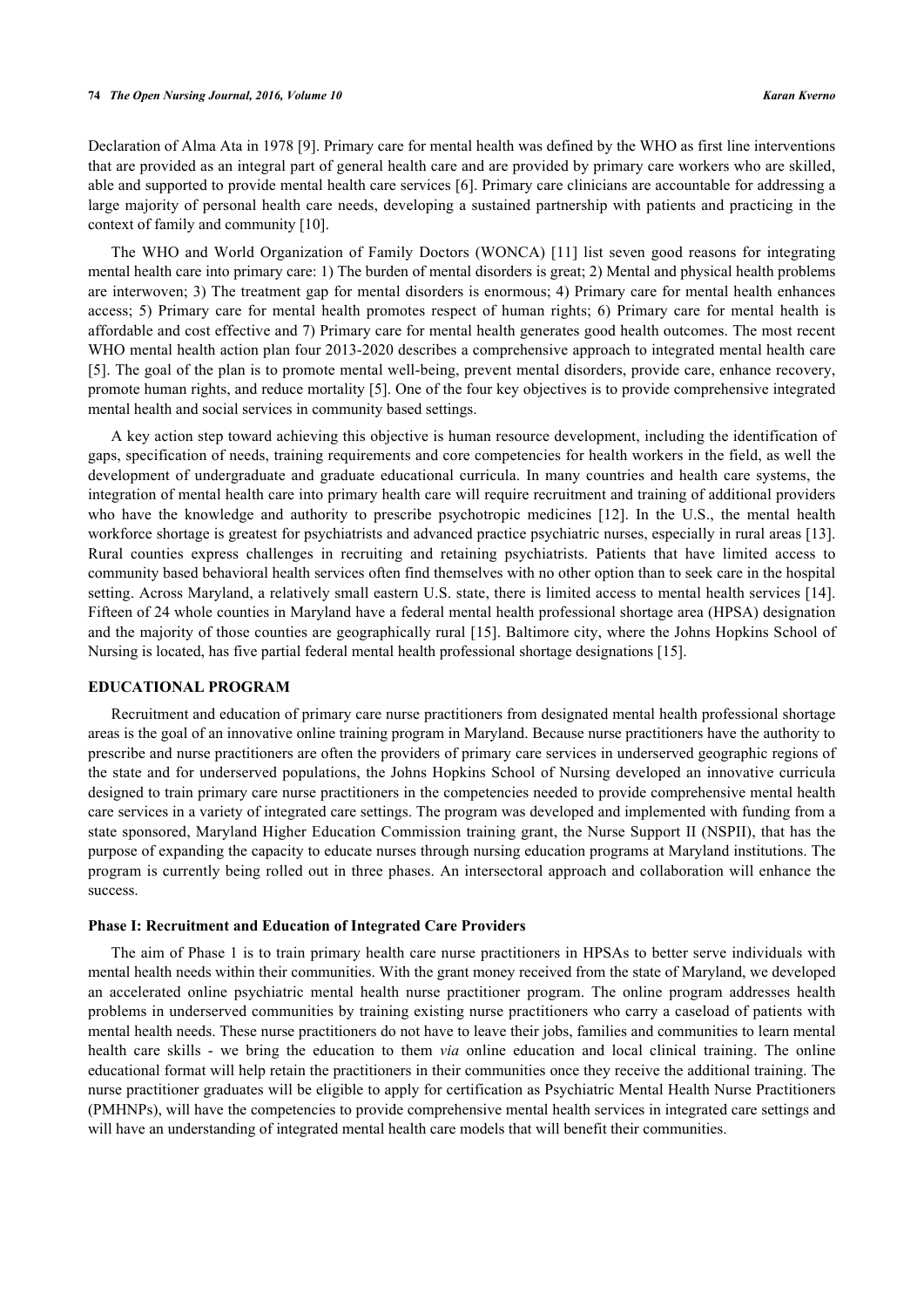#### **Phase II: Development of Partnerships with State and Local Resources**

The aim of Phase II is to align state and local resources to support existing primary care nurse practitioners in designated shortage areas to obtain post-graduate PMHNP training. This intersectoral approach involves the state Department of Health and Mental Hygiene's Office of Access to Primary Care, the State Board of Nursing, local agencies, especially those funded by the state, the Johns Hopkins School of Nursing and potential philanthropic donations. Action steps that need to be taken include collaborating with state agencies to engage stakeholders in understanding and addressing current and future supply and demand for mental health services, track mental health workforce needs, develop financial incentives for nurse practitioners to return to school and develop and foster University - Mental Health system relationships for precepted clinical training and employment. The state currently offers a loan repayment program for physicians and physician assistants who agree to work in designated shortage areas, but not for nurses or nurse practitioners.

#### **Phase III: Sustainability**

The third phase and long-term goal is the strengthening of a comprehensive integrated mental health care system that meets the mental health needs of the communities served by the PMHNP graduates. Successful integrated mental health care systems are dependent upon collaborative practice, defined by the WHO as health care that "occurs when multiple health workers from different professional backgrounds provide comprehensive services by working with patients, their families, carers and communities to deliver the highest quality of care across settings" [[16\]](#page-4-0). The Johns Hopkins School of Nursing Post-graduate PMHNP program aims to produce graduates who are "collaborative practice ready" by weaving a focus on integrated healthcare and collaborative practice throughout the educational program, including expert speakers from nursing, psychiatry, psychology, and social work and seeking clinical training opportunities in collaborative practice settings. This includes building in the knowledge and skills inherent in the four collaborative practice competency domains identified by the Interprofessional Education Collaborative Expert Panel [\[17](#page-4-1)]: 1) values and ethics for interprofessional practice; 2) roles and responsibilities; 3) interprofessional communication; and 3) teams and teamwork.

Sustainability will also result from increasing the number of nurse practitioners qualified to provide mental health services and clinical teaching in mental health professional shortage areas. Availability of PMHNPs who can precept future students will improve workforce and access. Educational content on leadership and a teaching project assignment are built into the curriculum to facilitate this role. The evidence shows that collaborative practice and integrated health care systems produce better health outcomes [\[2](#page-3-1), [5](#page-3-4), [11](#page-3-10)], however understanding the specific impact of the Johns Hopkins Post-graduate PMHNP program will require the collection and evaluation of data regarding the PMHNP certification pass rates of graduates, employment settings and locations, employer and community perceptions of the value of PMHNP, roles in health care teams and availability and willingness to teach future students.

#### **DISCUSSION AND CONCLUSION**

#### **Anticipated Challenges**

Potential challenges to the success of the program include finding the right primary care nurse practitioners for the mental health training. Program failure is common when community health care providers are recruited to underserved areas for the wrong reasons, or when there is insufficient intrinsic and extrinsic motivation or support for them to stay in their communities. Motivators that encourage recruitment and retention of health care providers in rural communities include extrinsic motivators such as better pay and loan repayment options or forgiveness and intrinsic motivators such as greater independence and a varied caseload [[18\]](#page-4-2). We will be working on setting up training and partnerships within the communities of these nurse practitioners, however without the support of the community stakeholders (health care agencies and psychiatric providers), this will be difficult.

With the new Affordable Care Act, we are expecting mental health care to become more accessible to millions of Americans. With a huge influx of patients with mental health needs, there will be a greater need to strengthen the horizontal intersectoral comprehensive mental health systems. This will be the most difficult, but most important challenge of this project. We can train a practicing primary care nurse practitioner to be a competent psychiatric mental health nurse practitioner, but this is just one person. Mental health for all includes living conditions and environments that support healthy lifestyles with freedom from severe stress. Only an intersectoral approach to mental health care can help achieve these long-term goals.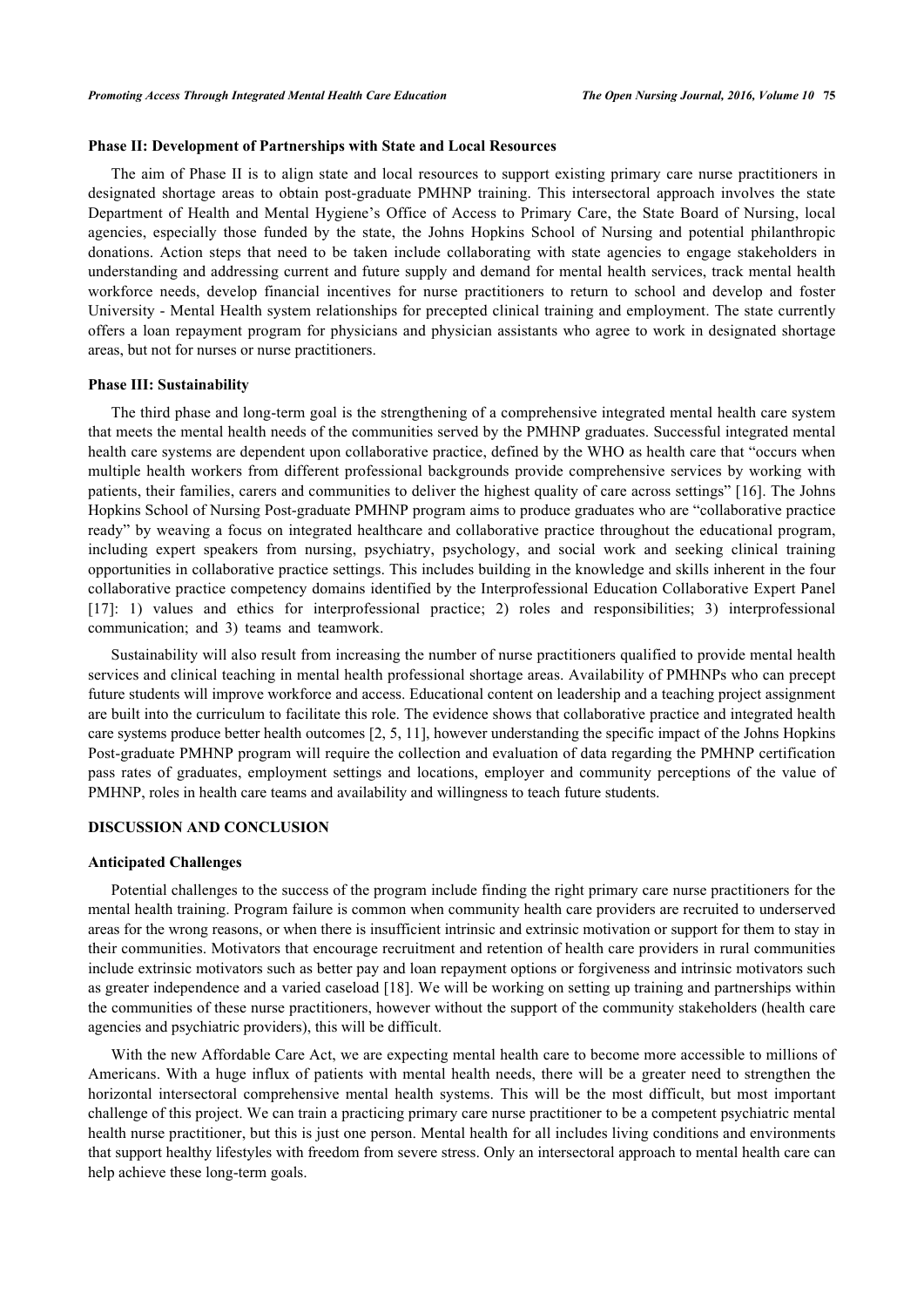#### **A Call for Action**

In line with the WHO call for psychiatrists to take action [\[19](#page-4-3)], psychiatric nurses can facilitate the implementation of the WHO mental health plan. As members of professional associations we can assist in the development of progressive national policies and legislation and mental health service reorganization. As leaders of mental health in their countries, we can join interdisciplinary coalitions to advocate for change. As service providers, we can provide evidence based mental health care in integrated care systems. As teachers and trainers, we can educate other nurses, staff, and community health workers to reduce stigma and barriers to detection and improve the delivery of mental health services. As educators, psychiatric nursing faculty and schools of nursing have a large role to play in the development of curricula and in forging clinical training partnerships with primary care and mental health service agencies in underserved geographic areas and for underserved populations. As a component of evidence based care, psychiatric nurses can participate in the collection of essential information, the evaluation of patient and program outcomes, and the implementation of state and national mental health initiatives.

## **CONFLICT OF INTEREST**

The author confirms that this article content has no conflict of interest.

## **ACKNOWLEDGEMENTS**

The development of the Johns Hopkins University School of Nursing post-graduate psychiatric mental health nurse practitioner program was supported by a Nurse Support Program (NSP II) grant that was funded by the Maryland Health Services Cost Review Commission and administered by the Maryland Higher Education Commission.

#### **REFERENCES**

- <span id="page-3-0"></span>[1] Representatives of the 61 States, Ed. Preamble to the Constitution of the World Health Organization. In: International Health Conference; New York:. June 19 - July 22; 1946
- <span id="page-3-1"></span>[2] World Health Organization. Investing in mental health: Evidence for action. WHO Press. Geneva, Switzerland. 2013.
- <span id="page-3-2"></span>[3] Whiteford HA, Degenhardt L, Rehm J, *et al.* Global burden of disease attributable to mental and substance use disorders: findings from the Global Burden of Disease Study 2010. Lancet 2013; 382(9904): 1575-86. [\[http://dx.doi.org/10.1016/S0140-6736\(13\)61611-6\]](http://dx.doi.org/10.1016/S0140-6736(13)61611-6) [PMID: [23993280](http://www.ncbi.nlm.nih.gov/pubmed/23993280)]
- <span id="page-3-3"></span>[4] World Health Organization. Preventing suicide: A global imperative Executive summary WHO Press. Geneva, Switzerland. 2014.
- <span id="page-3-4"></span>[5] Mental health action plan 2013-2020. WHO Press; Geneva, Switzerland. 2013.
- <span id="page-3-5"></span>[6] Sansone RA, Sansone LA. Psychiatric disorders: a global look at facts and figures. Psychiatry (Edgmont) 2010; 7(12): 16-9. [PMID: [21274391\]](http://www.ncbi.nlm.nih.gov/pubmed/21274391)
- <span id="page-3-6"></span>[7] World Health Organization Gender disparities and mental health: The facts. WHO; Available at: [http://www.who.int/mental\\_health/prevention/genderwomen/en/](http://www.who.int/mental_health/prevention/genderwomen/en/) [Accessed: 1/7/2015];
- <span id="page-3-7"></span>[8] Ventevogel P. Integration of mental health into primary healthcare in low-income countries: avoiding medicalization. Int Rev Psychiatry 2014; 26(6): 669-79. [\[http://dx.doi.org/10.3109/09540261.2014.966067\]](http://dx.doi.org/10.3109/09540261.2014.966067) [PMID: [25553784](http://www.ncbi.nlm.nih.gov/pubmed/25553784)]
- <span id="page-3-8"></span>[9] World Health Organization and the United Nations Children's Fund. Declaration of Alma Ata. In: Report of the International Conference on Primary Health Care. WHO; Geneva, Switzerland. 1978. Available at: [http://www.euro.who.int/en/publications/ policy](http://www.euro.who.int/en/publications/policy-documents/declaration-of-alma-ata,-1978)[documents/declaration-of-alma-ata,-1978](http://www.euro.who.int/en/publications/policy-documents/declaration-of-alma-ata,-1978) [Accessed 1/23/2016].
- <span id="page-3-9"></span>[10] Committee on Integrating Primary Care and Public Health, Board on Population Health and Public Health Practice, Institute of Medicine In: Primary care and public health Exploring integration to improve population health. Washington, DC: The National Academies Press 2012.
- <span id="page-3-10"></span>[11] World Health Organization (WHO) and World Organization of Family Doctors(Wonca) Integrating mental health into primary care A global perspective. Geneva, Switzerland: WHO Press 2008.
- <span id="page-3-11"></span>[12] What is primary care mental health?: WHO and Wonca Working Party on Mental Health. Ment Health Fam Med 2008; 5(1): 9-13. [PMID: [22477841\]](http://www.ncbi.nlm.nih.gov/pubmed/22477841)
- <span id="page-3-12"></span>[13] Ellis AR, Konrad TR, Thomas KC, Morrissey JP. County-level estimates of mental health professional supply in the United States. Psychiatr Serv 2009; 60(10): 1315-22.
- [\[http://dx.doi.org/10.1176/ps.2009.60.10.1315\]](http://dx.doi.org/10.1176/ps.2009.60.10.1315) [PMID: [19797370](http://www.ncbi.nlm.nih.gov/pubmed/19797370)]
- <span id="page-3-13"></span>[14] Office of Primary Care Access, HSIA, Maryland Department of Health and Mental Hygiene Maryland health professional shortage area (HPSA) Designation for mental health as of 8/1/2014. Available at:<http://phpa.dhmh.maryland.gov/opca/SitePages/pco-shortage.aspx> [Accessed: 1/23/2016].
- <span id="page-3-14"></span>[15] U.S. Department of Health and Human Services, Health Resources and Services Administration Find shortage areas: HPSA by state and county. 2014; World Health Organization. Available at: [http://hpsafind.hrsa.gov/HPSAS earch.aspx](http://hpsafind.hrsa.gov/HPSAS%20earch.aspx). 2014 [Accessed 1/23/2016];